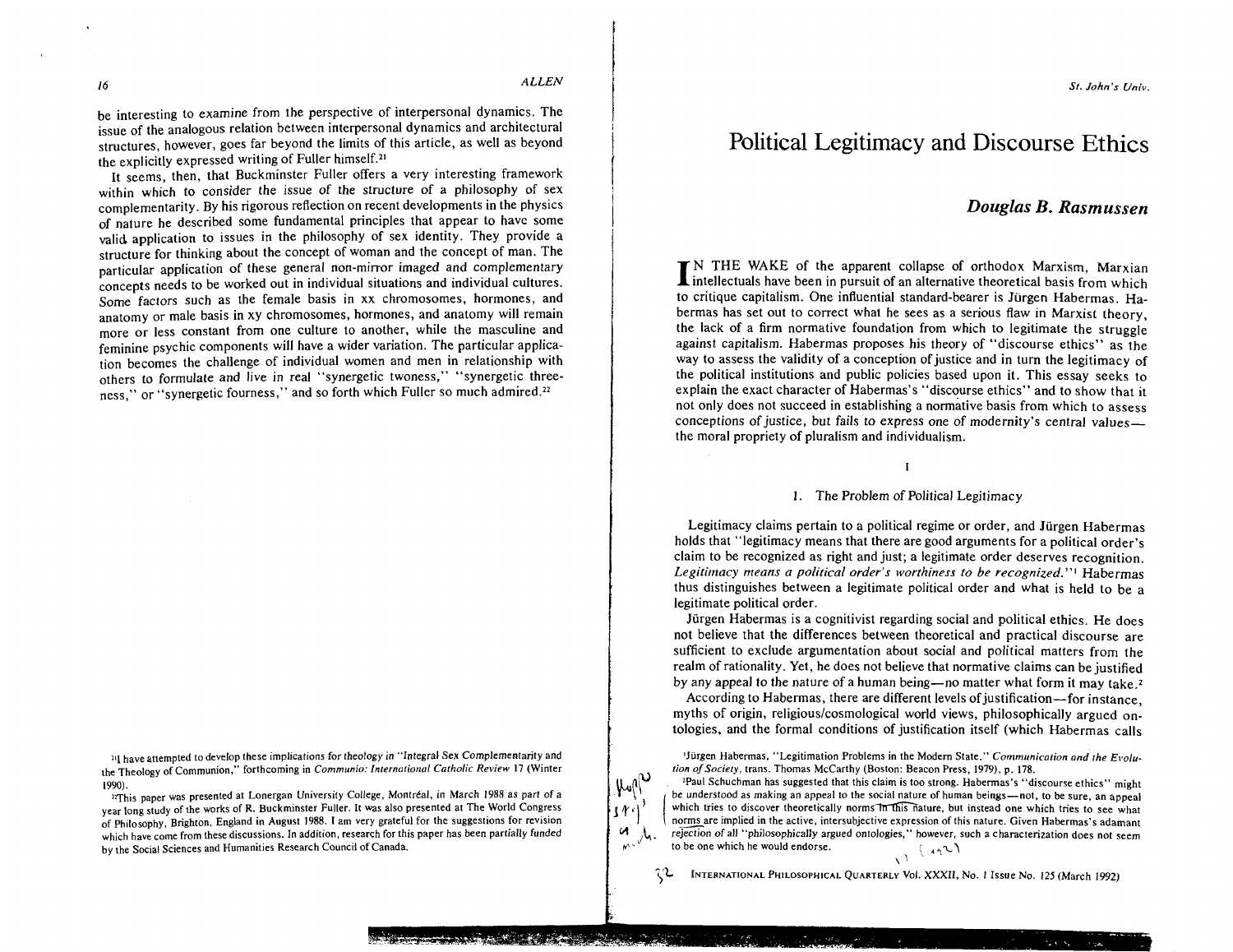"reconstructive" justification).<sup>3</sup> Habermas views these levels of justification as hierarchically ordered such that the myth stage of justification is superseded by the religious/cosmological stage which in turn is superseded by "ontological modes of thought," and so forth. Habermas does not believe that this hierarchy is ordained or that all societies must go through this process. Rather, he conjectures that the process of providing reasons for claims of legitimacy is a socialevolutionary process which renders certain kinds of reasons once thought sufficient in a society to establish legitimacy now no longer so, e.g., descent from a certain family would not in a Western democracy be a sufficient reason for a claim to political power. "Modernity," he claims, "can and will no longer borrow the criteria by which it takes its orientation from models supplied by another epoch; *it has to create its normativity out of itself."4* 

Habermas holds that as the ontological foundations for natural law became more and more problematic, the problem of legitimating political regimes in postconventionalistic.<sup>5</sup> modern times became more reflective. "The procedures and presuppositions of justification are themselves now the legitimating grounds on which the validity of legitimations is based. The idea of an agreement that comes to pass among all parties, as free and equal, determines the procedural type of legitimacy of modern times."<sup>6</sup> The social contract theories from Hobbes to John Rawls and the transcendentally oriented theories from Kant to Karl Otto-Apel<sup>7</sup> represent traditions in which "it is the formal conditions of possible consensus formation, rather than ultimate grounds, which possess legitimating force." $s$ 

Habermas's "discourse ethics" is "formalistic" in the sense that he seeks to show that norms which are used as guides for human action can be justified only if they are universalizable and that it is rational for anyone who argues about norms to accept the principle of universalizability. Showing why Habermas believes that it is rational to accept the principle of universalizability as well as what he thinks this principle involves will be the object of analysis in the following sections of part I of this essay. Part **I1** will confine itself to a criticism of Habermas's understanding of the principle of universalizability. It will be argued that Habermas fails in terms of his own account of human action and rationality to show that it is rational to accept the principle of universalizability *as he understands it.* 

Habermas's account of human action and rationality as well as "consensus theory of truth" will not, however, be intensively examined or directly challenged. Such an examination and challenge are well beyond the scope of this essay. It should suffice to note that Habermas rejects the model of an isolated individual

<sup>311</sup> Legitimation Problems in the Modern State," pp. 183-85 and 203-205. See note 18 below for an **account of the "reconstructive" Process.** 

**4Jurgen Habermas,** *The Philoso~hical Discourse of Modernity,* **trans. Frederick Lawrence (Cambridge, MA: MIT Press, 19871, P. 7.** 

**~c~post-conventionalistic" refers to moral claims that are not based on the tribe, tradition, or social mores but on the argumentation process itself. See liirgen Habermas, "Moral Consciousness and Communicative Action."** *Moral Consciousness and Communicarive Acrion,* **trans. Christine Lenhardt and Sherry Weber Nicholsen (Cambridge, MA: MIT Press, 1990). pp. 116-94.** 

<sup>61</sup>'Legitimation Problems in the Modern State," p. 185.

**'Karl Otto-Apel, a colleague of Habermas, is also a neo-Marxist and an advocate of "discourse ethics." See note 10 below.** 

<sup>8"</sup>Legitimation Problems in the Modern State," p. 184.

#### *POLITICAL LEGITIMACY* **19**

actor who can on his own relate to the world either cognitively or practically. Rather, Habermas upholds as fundamental the model of human beings interacting for the purpose of reaching an understanding. He calls this "communicative action." Truth, for Habermas, is not the correspondence between the contents of the mind of an isolated knower and some independently existing reality but instead "the possibility of *argumentative corroboration* of a truth claim that is falsifiable in principle."<sup>9</sup> Karl Otto-Apel, a colleague of Habermas and also an advocate of a discourse ethics, has noted that truth understood as consensus "cannot be attained by finite individuals and that, for this reason, membership in the argumentative community of scholars incorporates a basic transcendence of the egoism of finite beings-a kind of self-surrender in terms of [what Peirce called] a 'logical socialism.' "lo

Discourse occurs for Habermas when the participants in communicative action take up the issue of whether a contested claim of truth, normative legitimacy, or authenticity (called a "validity claim") can be vindicated or criticized through arguments. Discourse does not necessarily occur in a formal way but is continuous with the everyday questioning, puzzling, interpreting, and clarifying that make up social life. Practical discourse is the form of argumentation "in which we can hypothetically test whether a norm of action, be it actually recognized or not, can be impartially justified."<sup>11</sup> "Discourse ethics" is concerned with reconstructing the procedural norms that are implicit in the communicative process.  $\frac{c}{\sqrt{c}}$ 

#### 2. Discourse Ethics

Regarding Marxian social theory, Habermas claims that "from the beginning there was a lack of clarity concerning the normative foundation."12 He further claims that such a foundation is possible "only if we can reconstruct general presuppositions of communication and procedures for justifying norms and values."13 He thus aims to provide a normative foundation for Marxian critical social theory and to do so by means of a discourse ethics.

Three general features of Habermas's discourse ethics should be initially noted. First, it is not concerned with questions of prudence or the good life but only with so-called questions of morality, and, in true Kantian fashion, the latter are differentiated from the former because they are answered from the standpoint of universalizability. The function of a discourse ethics is to justify norms that will determine the legitimate opportunities for the satisfaction of needs.14 It deals primarily with questions of institutional justice. Second, it is a proceduralist

**SJilrgen Habermas, "A Postscript to** *Knowledge and Human Inreresrs," Philosophy of the Social Sciences* **3 (1973). 166 (emphasis added).** 

**loKarl Otto-Apel,** *Towards a Transformarion of Philosophy,* **trans. Glyn Adey and David Frisby (London: Routledge** & **Kegan Paul, 1980). p. 262.** 

**"lurgen Habermas,** *The Theory of Communicarive Action.* **vol. I, trans. Thomas McCarthy (Boston: Beacon Press, 1984). p. 19.** 

**ll"Historical Materialism and the Development of Normative Structures." in** *Communicarion and rhe Evolurion of Society,* **p. 96.** 

**"Ibid., p. 97.** 

**"Discourse ethics does, however, involve a moral-transformative process in which a participant's understanding of his needs is changed. See section entitled "Personal Identity" of this essay for a discussion of this process as it relates to a person's conception of himself.**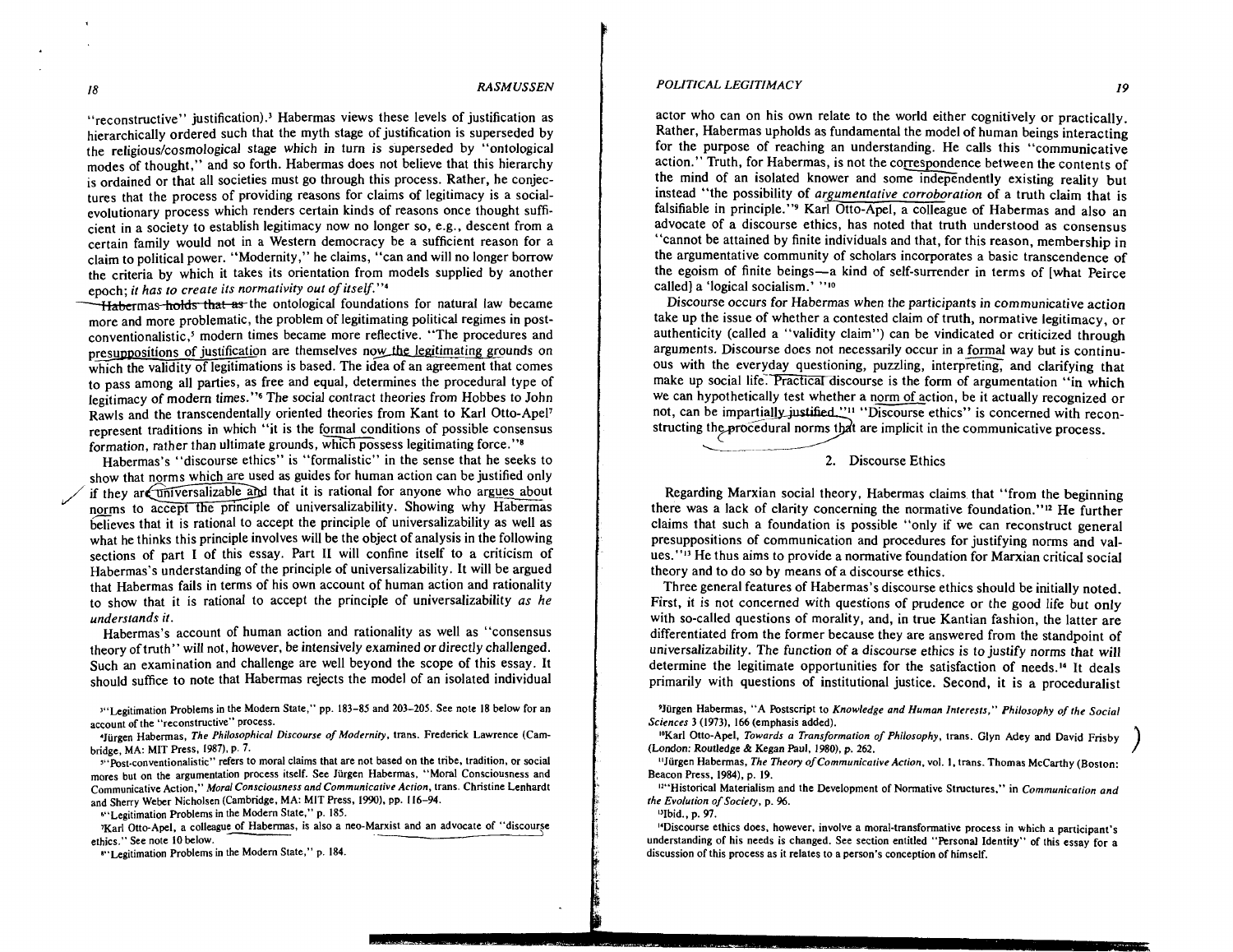u LBEKTVIS

# *20 RASMUSSEN*

ethics. It does not offer any substantive theory of goodness or principles of justice. Rather, it provides a procedure that ought to be followed in determining the validity of a norm. In other words, it tells us how the practical discourse which seeks to adjudicate between conflicting norms ought to be conducted. In this regard, it is important to understand that Habermas sees the principle of universalizability as a rule of argumentation that belongs to the logic of practical discourse which enables moral actors to generate rational consensus whenever the validity of a normative claim is in dispute. As such, it should not be confused with the content of any abstract normative principle.<sup>15</sup> Just as there is a difference between the concept of justice and a conception of justice for Rawls, so for Habermas there is a difference between the principle of universalizability as the principle upon which the process of discourse is based and the content of the norms which real discourse determines. Third, and unlike Rawls, the discourse is actual, not merely hypothetical. It is something that is carried out by real people.16

Habermas believes that a valid norm for answering moral questions has the quality of impartiality, that impartiality is expressed by some version of the principle of universalizability, and that this principle can be rationally defended." He seeks to defend a version of the principle of universalizability by means of a transcendental argument or, at least, a transcendental argument or  $\frac{1}{8}$ Habermas there is a difference between the principle of universalizability<br>principle upon which the process of discourse is based and the content<br>norms which real discourse determines. Third, and unlike Rawls, the discours

Before describing this kind of argument, some idea of Habermas's version of the principle of universalizability should be gained. Habermas holds that a norm<br>is justified only if it fulfills the following condition (hereafter "U"): "The conse-<br>quences and side-effects which would foreseeably result quences and side-effects which would foreseeably result from the universal subscription to a disputed norm, and as they would affect the satisfaction of the interests of *each* single individual, could be accepted by all without *constraints."'g* Habermas endorses Thomas McCarthy's summarization of the difference between the discourse ethics' account of the principle of universalizability and Kant's: "The emphasis shifts from what each can will without contradiction to be a universal law, to what all can will in agreement to be a universal norm." $20$ As already said, Habermas seeks to defend his version of the universalizability **<sup>J</sup>**principle by means of a transcendental argument. A transcendental argument , BERMIT

**IrJurgen Habermas, "Diskursethik-Notizen zu einem Begriindunsprogramm,"** *Moralbewussfsein kommunikarives Handeln* **(Frankfurt: Suhrkamp, 1983), pp. 103-104.** 

**l6J"rgen Habemas, "A Reply to my Critics,"** *Habermas: CrilicalDebales,* **edd. John** *B.* **Thompson and David Held (Cambridge, MA: MIT Press, 1982), p. 257. Also, "Diskursethik," p. 104. ~7"Diskursethik." p. 75.** 

**"Habermas sees philosophy as collaborating with the empirical sciences, especially those which make strong universalistic claims resulting from attempts to reconstruct intuitive knowledge that competent judges, actors, and speakers reveal. Reconstruction is the process of taking what is**  implicit-the know-how of competent judges, actors, or speakers-and turning it into explicit rules **-a theoretical knowledge, a knowledge-that. Unlike classical transcendental analysis. the theoretical account of the implicit know-how that the reconstructive process provides is hypothetical, empirical, and fallible. Thus, Habermas's claim that certain norms are "always-already" present in communicative action is defeasible. Whether this undercuts his discourse ethics and whether the notion of reconstructive science is tenable are crucial questions which cannot be answered here. Yet, see C. Fred Alford. "Is Jurgen Habermas's Reconstructive Science Really Science?''** *Theory and Sociefy* **14 (1985), 321-40.** 

**~9"Diskursethik." p. 103.** 

**W.** Diskursethik,'' p. 103.<br>"A Reply to my Critics,'' p. 257; and Thomas McCarthy, *The Critical Theory of Jürgen Habermas* 

.<br>الا يكون شونغون موسم معرف من الموسى الموسى المستحدة الموسى من الموسى الموسى الموسط المعاملة الموسى الموسطة الم

**(Cambndge, MA. MIT Press. 1978), p. 326.** 

#### *POLITICAL LEGITIMACY ZI*

seeks to show that something, call it X, cannot be rejected and must be accepted as true because the very process of rejecting X depends on something else, call it Y-ing, and Y-ing could not exist unless X were the case. For a transcendental argument to work two things must be true: (1) Y-ing is something unavoidable; and (2) X is indeed necessary for the very possibility of Y-ing--that is, the universal negative proposition, "No Y-ing is possible unless  $X$  is the case," must be true. A transcendental argument, then, attempts to show that anyone who rejects "X is the case" is caught in a contradiction. For Habermas this is specifically a "performative contradiction." The rejection of X (where X is "U") is inconsistent with the existence of the activity Y-ing (where Y-ing is argumentation), the only way in which the rejection of X exists. The contradiction is between the existence of the *activity* of rejecting *X* and the necessary conditions for that activity existing. Thus, the contradiction that is involved is not semantic, but practical in nature.

The history of philosophy, as well as contemporary philosophy, is full of complicated uses of transcendental arguments,<sup>21</sup> and Habermas's "discourse ethics" adds another page to this history. A transcendental argument, however, is no better than the unavoidability of Y-ing and the truth of the universal negative proposition it implicitly affirms. In Habermas's case, (1) is argumentation (Y-ing) something that is unavoidable and (2) is there no possible way to engage in argumentation other than through the acceptance of the truth of "U" and all that it involves? An answer to question (1) cannot be provided here, because determining whether argumentation is truly unavoidable depends on the overall adequacy of Habermas's "consensus theory of truth" and account of communicative action and rationality. For the sake of the argument, it will be assumed that argumentation is indeed something unavoidable. Regarding question (2), a more detailed consideration will occur below in part 11. For now, we shall confine ourselves to grasping Habermas's position regarding question (2).

#### 3. The Rules of Argumentation

In response to question (2), Habermas claims that "everyone who participates in the universal and necessary communicative presuppositions of argumentative speech, and who knows what it means to justify a norm of action, must assume the validity of a principle of universalizability (either in its above form or in some other equivalent formulation)."<sup>22</sup> He insists that "one who seriously makes the attempt to redeem normative validity claims *by way of discourse* engages intuitively in conditions of procedure which are equivalent to an implicit recognition  $\mathcal{V}$ of 'U.' "<sup>23</sup> Habermas thus has no doubt about the claim that anyone who engages in argumentation accepts the truth of "U." Yet, just what are the universal and necessary presuppositions of argumentation? nestion (2), Habermas claims that "everyone who participates<br>al necessary communicative presuppositions of argumentative<br>nows what it means to justify a norm of action, must assume<br>nciple of universalizability (either in i

The answer to this question can be found in unpacking the following lengthy description of discourse from Habermas's *Legitimation Crisis.* 

<sup>21</sup>John Finnis's *Natural Law and <u>Na</u>tural Rights* and Alan Gewirth's *Reason and Morality* are two **contemporary exampks** 

**22"Diskursethik," p. 97.**  <sup>23</sup>Ibid., p. 103.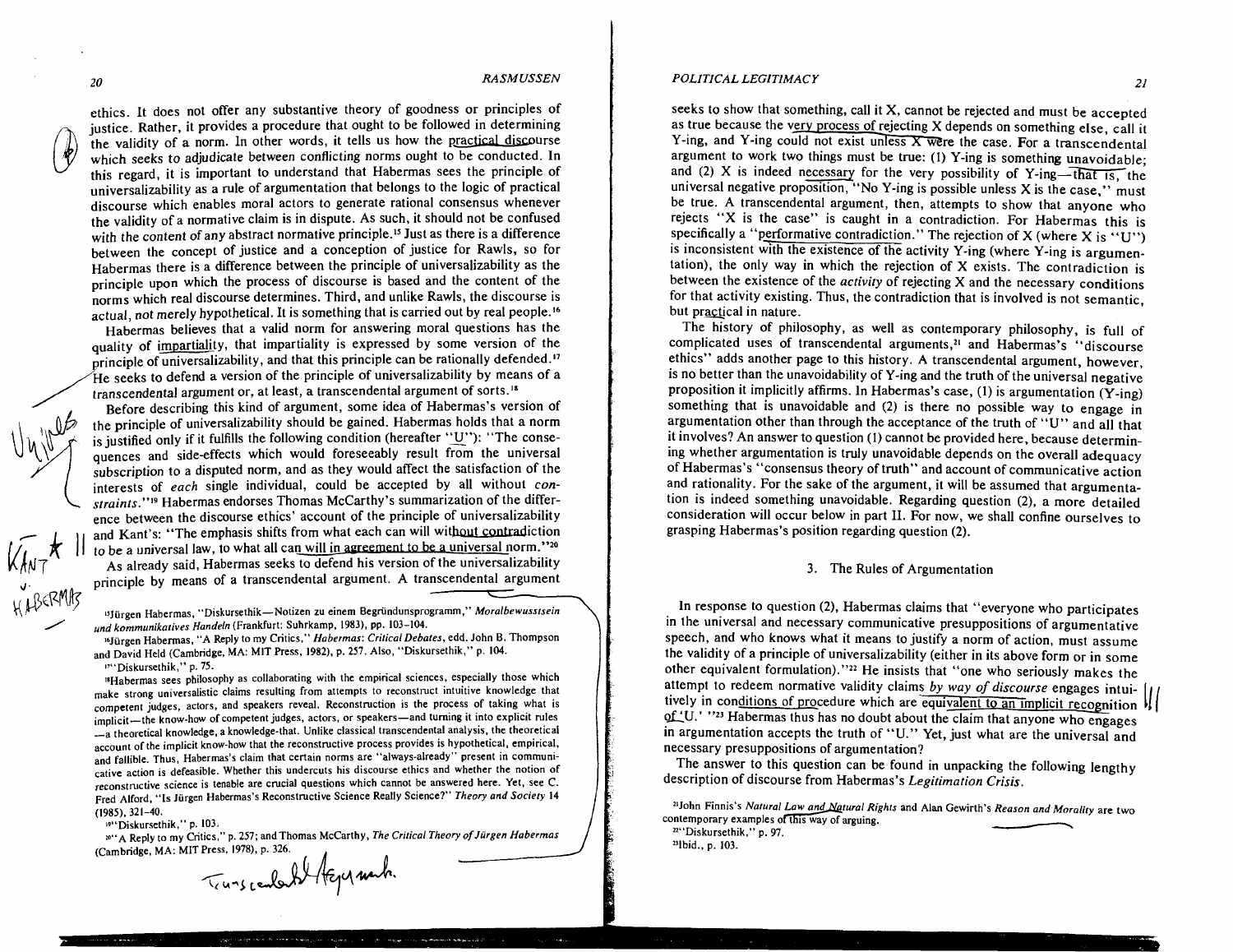Discourse can be understood as that form of communication that is removed from contexts of experience and action and whose structure assures us: that the bracketed validity claims of assertions, recommendations, or warnings are the exclusive object of discussion; that participants, themes and contributions are not restricted except with reference to the goal of testing the validity claims in questions; that no force except that of the better argument is exercised; and that, as a result, all motives except that of the cooperative search for truth are excluded. If under these conditions a consensus about the recommendation to accept a norm arises argumentatively, that is, on the basis of hypothetically proposed, alternative justifications, then this consensus expresses a "rational will." Since all those affected have, in principle, at least the chance to participate in the practical deliberation, the "rationality" of the discursively formed will consists in the fact that the reciprocal behavioral expectations raised to normative status afford the validity to a common interest ascertained without deception. The interest is common because the constraint-free consensus permits only what all can want; it is free of deception because even the interpretations of needs in which each individual must be able to recognize what he wants become the object of discursive will-formation. The discursively formed will may be called "rational" because the formal properties of discourse and of the deliberative situation sufficiently guarantee that a consensus can arise only through appropriately interpreted, generalizable, interests, by which I mean needs that can be communicatively shared."

The universal and necessary presuppositions of argumentation or discourse can be stated in terms of rules.<sup>25</sup> These rules constitute discourse-that is to say, they determine just what it is for someone whose interests are possibly affected<br>by the adoption of a certain norm to consent to it, without constraint and only I by the adoption of a certain norm to consent to it, without constraint and only through the force of the better argument. These rules express for Habermas what **"U,"** as a rule of valid argumentation belonging to the logic of practical discourse,

requires.<br>The first rule is simply that if one is a participant in communicative action, then one is under the obligation to provide a justification for the different sorts of claims one makes and to apply any norms one proposes equally to oneself as well as to others. This obligation is regarded as the minimal normative content inherent in communicative action.<sup>26</sup>

The remaining rules result from reconstructing our intuition of what it would be like to resolve conflicting claims to normative rightness<sup>27</sup> by the force of the better argument alone. This reconstruction is called the "ideal speech situation,"<sup>28</sup> and these rules provide the formal properties of a situation in which rationally motivated agreement could be reached. The rules are:

24Jürgen Habermas, Legitimation Crisis, trans. Thomas McCarthy (Boston: Beacon Press, 1975), pp. 107-108.

<sup>25</sup>These rules are discussed in "Diskursethik," pp. 97-99. It will not be necessary to discuss the logical-semantical rules.

'6Habermas holds that when the illocutionary force of a speech act is examined, one finds that the speaker is implicitly offering to redeem his claim of truth or normative rightness or sincerity and is thus under an obligation to provide a justification to the listener. See "What Is Universal Pragmatics?" Communication and the Evolution of Society, pp. 63–65. Also, see "Diskursethik," p. 68.<br><sup>*T*This applies to claims to truth and authenticity as well.</sup>

#### *POLITICAL LEGITIMACY 23*

- a) everyone who is capable of speech and action ought to be allowed to *CAL LEGITIMACY*<br>everyone who is capable of speech and a<br>participate in discourse;<br>everyone ought to be allowed to question an
- b) everyone ought to be allowed to question any proposal;
- c) everyone ought to be allowed to introduce any proposal into discourse;<br>d) everyone ought to be allowed to express his attitudes wishes and neg
- everyone ought to be allowed to express his attitudes, wishes, and needs: and
- e) no one ought to be hindered by compulsion-whether arising from inside the discourse or outside of it from making use of the moral claims implied by  $(a) - (d).^{29}$

Since discourse is something actual and not merely hypothetical, that is, as noted earlier, since it is something that real people carry out, rule (e) implies a general obligation with respect to the context of action from which the discourse is taken up-namely, that this context have moral features similar to those of the ideal speech situation. In other words, it should be a situation in which everyone affected by a proposed norm has free access to all the discourse activities, and opportunities to participate should be equally distributed. Further, it should be a situation in which everyone can openly express his true feelings and intentions. Indeed, it should be so open that a person's very interpretation or understanding of his needs can be examined and questioned. "Only at the level of a universal ethics of speech [Sprachethik] can need interpretations themselves-that is, what each individual thinks he should understand and represent as his 'true' interests -also become the object of practical discourse."<sup>30</sup> Only when needs or interests can be communicatively shared is there a possibility of reaching a more truthful interpretation of an individual's particular needs. Negatively stated, the situation should not be one in which there are hidden agendas or motives or where there are any obstacles to discourse created by deception, power, and ideology.

Finally, since the argumentation process by which norms are evaluated is dialogical and not monological and thus requires the consent of all affected by a proposed norm, Habermas holds that each individual's interpretation of his needs or interests must be something that is generalizable. The interpretation must express a need or interest that can be common to all concerned. Indeed, it must in principle be possible for every participant in the argumentation process to exchange roles with the other when it comes to the expression of a need or interest which a proposed norm affects. As Habermas states: "The poi exchange roles with the other when it comes to the expression of a need or can be communicatively shared is there a possibility of reaching a more truthful interpretation of an individual's particular needs. Negatively stated, the situation should not be one in which there are hidden agendas or discourse-ethical universalization consists . . . in this, that only through the communicative structure of a moral argumentation involving all those affected is the exchange of roles of each with every other forced upon us,"<sup>31</sup> and "impartial formation of judgment is expressed in a principle that compels each one in the circle of those affected to assume in the weighing of interests the perspective of every other."<sup>32</sup> Further, he notes that "argumentation is expected to test the communicative structure of a moral argumentation involving all those affected is<br>the *exchange of roles* of each with every other forced upon us,"<sup>31</sup> and "impartial<br>formation of judgment is expressed in a principle that

<sup>29</sup>"Diskursethik," p. 98.

31"A Reply to my Critics," p. 257.

<sup>32"</sup>Diskursethik." p. 75.

 $\bigoplus_{x}$  *This applies to claims to truth and authenticity as well.*  $\bigoplus_{x}$  "Carries with it connotations based ultimately on the central experience of the unconstrained, unifying, consensus-bringing force of argumentative speech, in which different participants overcome their merely subjective views and. owing to the mutuality of rationally motivated conviction, assure themselves of both the unity of the

objective world and the intersubjectivity of their lifeworld" (The Theory of Communicarive Acrion, p. 10).

<sup>&</sup>quot;Jiirgen Habermas. "Moral Development and Ego Identity." Communicarion and Evolution of Society, p. 90. Also, "Diskursethik," pp. 77-78.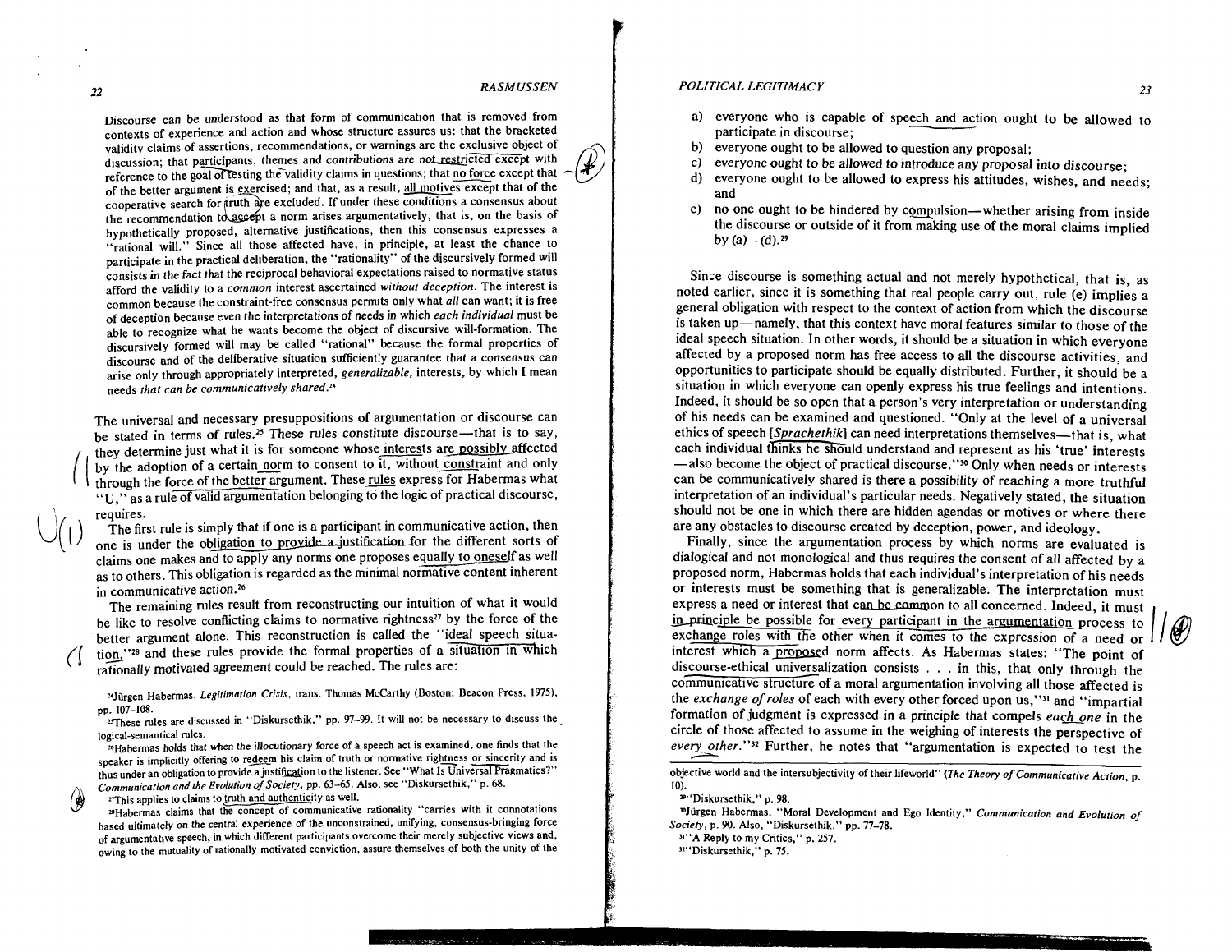generalizability of interests, instead of being resigned to an impenetrable pluralism of ultimate value orientations (or belief-acts or attitudes). It is not the fact of pluralism that is here disputed, but the assertion that it is impossible to separate by argumentation generalizable interests from those that are and remain particular."<sup>33</sup>

This final rule shall be called the "generalizability of interests" rule (hereafter, "G"). "G" is an important rule for practical discourse because without it, it is doubtful that consensus could ever be achieved or the context for legitimate compromises determined. Habermas claims that insofar as anyone takes up practical discourse, he unavoidably "suppose[s] an ideal speech situation that, on the strength of its formal properties, allows consensus only through generalizable interests, "<sup>34</sup> "G" does not require special justification, Habermas claims, because the expectation on the part of others that one will offer reasons for one's normative claims is contained in the intersubjective character of discourse, and for Habermas the only principle in which practical reason expresses itself is one that obliges each participant in discourse "to transfer his subjective desires into generalizable desires."<sup>35</sup> Karl Otto-Apel states that "this necessary readiness to justify personal needs qua interpersonal claims represents an analogy to the 'selfsurrender' demanded by Peirce in that 'subjectivity' of the egoist assertion of one's interests must be sacrificed in favour of the 'transsubjectivity' of the argumentative representation of interests."36

To summarize, then: Habermas holds that argumentation or discourse is something that is unavoidable and that argumentation cannot exist unless **"U"** is true, and "U" is expressed in the rules of discourse (the major ones having been presented above). Anyone who argues against these rules or in favor of norms that fail to meet these rules is guilty of a performative self-contradiction and is thus rationally defeated. Habermas thus offers a non-naturalistic, cognitivist, proceduralist account of morality which can be used to assess the validity of proposed conceptions of justice.

#### $\mathbf{H}$

#### 1. Generalizable Interests: A Critique

Of the many aspects of Habermas's view of what **"U"** requires that might be challenged, his claim that "G" is one of the rules required by **"U"** seems particularly vulnerable. Let us see how "G" enters into Habermas's discourse ethics by considering the following proposed justice norm: "Wealth is to be equally distributed unless unequal distribution is to the advantage of the least well-off members of society." We shall call this norm the "difference principle" (hereafter, "DP").

**"U"** is only a necessary condition for the legitimation of any proposed justice norm and so cannot be used to justify the "DP," but it can be used normatively to reject it. According to "U," the "DP" should be rejected (and the political

*IILegitimation Crisis,* **p. 108. ]4Ibid., p. I lo.** ( **"lbid.. p 109.**  *Vowards a Transformation of Philosophy,* **p.** *277.* 

but I de justify some morner in estimated.

institutions and policies which implement it are illegitimate) if it is not the case that it can be accepted without constraint by each individual whose interest satisfaction is foreseeably affected by its universal adoption. Since discourse for Habermas must be real and not hypothetical, "DP" is not evaluated from behind some Rawlsian "veil of ignorance." Yet, if this is so, how can the "DP" avoid rejection? Why would someone who possesses more so-called "natural assets." e.g., Michael Jordan, be inclined to agree to a principle whose implementation would foreseeably affect the satisfaction of his interests adversely? Indeed, how can the acceptance of any proposed norm "be accepted by  $all''$ ?" And if the "DP," which from a neo-Marxian perspective is an anemic principle of social justice, cannot avoid rejection, what political "punch" does Habermas's discourse ethics really offer?<br>
course ethics really offer?

One might reply that this objection commitment to the satisfaction of certain interests or needs<sup>38</sup> are privileged, and, as already noted, Habermas does not grant this assumption. One's understanding of his interests or needs is something that must be tested by the discourse process, because it is only through discursive testing of one's understanding of his interests or needs that a truthful understanding of them might be achieved. Thus, when one considers how a proposed norm will affect the satisfaction of his interests or needs, it must ultimately be the case that this consideration be something dialogical, not just monological—that is to say, these interests must be capable of being discussed with others. One cannot merely assert without providing reasons to others that one has an interest or need with which a proposed norm, e.g., the "DP," conflicts and then justifiably refuse to accept the norm. One's understanding of his interests or needs must be "communicatively shared."

Let us grant the thrust of Habermas's "consensus theory of truth" when it comes to determining whether an understanding of one's interests is correct and thus not suppose that any individual's understanding of his interests or needs is privileged. Further, let us even suppose that no interest can be "real" unless it can be "communicatively shared." There is still, however, a logical gap between all members of the discourse process being able not only to communicate to each other that **"E** is an interest of Smith" but also to agree that E is indeed an interest of Smith, and E being a generalizable interest, that is, an interest not only of Smith but also an interest Jones and everyone else could have. It seems perfectly possible for Smith to have an interest or need that is uniquely his and for this to be acknowledged by everyone, that is, for consensus regarding **"E** is an interest of Smith" to be achieved and thus communicatively shared, and it still not be the

**"Habermas does consider the situation where the participants in discourse have not been able to find needs or interests that they all share. Habermas holds that in this situation a compromise is called for, and a compromise is defined as follows: "A normed adjustment between particular interests** . . . **[which] takes place under conditions of balance of power between the parties involved"** *(Legirimation Crisis,* **p. 111). He further notes that "compromises stand under restrictive conditions because it is to**  be assumed that a fair balance can come about only with the participation by equal right of all **concerned" ("Diskursethik," p. 83). A compromise. then, cannot be achieved between persons in unequal bargaining positions, and the burden of proof is on the person whose bargaining position affords him greater power to demonstrate that his advantage can be discursively justified. See Stephen K. White,** *The Recent Work ofJurgen Habermas* **(Cambridge: Cambridge Univ. Press, 1988). pp. 75- 77.** 

**"Habermas uses these terms interchangeably.**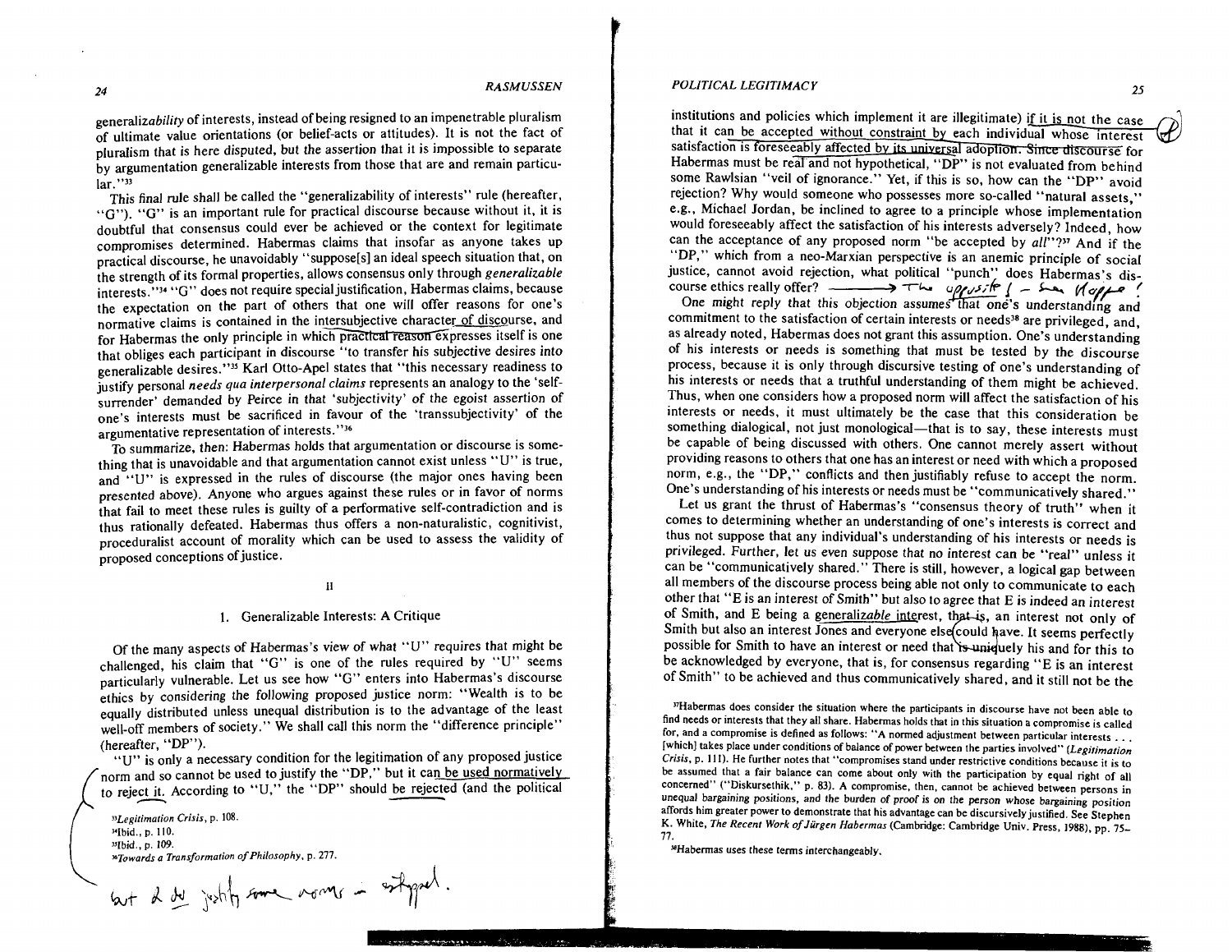*POLITICAL LEGITIMACY* **<sup>27</sup>**

*<sup>26</sup>RASMUSSEN* 

case that this interest is generalizable. There seems to be a conflation of the mode in which an interest for Smith is known-in Habermas's case, the operative term is "discussed"-and the mode in which the interest for Smith exists.

Though Habermas is quite insistent that his discourse process is a real one which has no need of hypothetical constructs like the "veil of ignorance," it is instructive to consider how he envisions the discourse process actually working:

practical discourses are always related to the concrete point of departure of a disturbed normative agreement. These antecedent disruptions determine the topics that are up for discussion. This procedure, then, is not formal in that it abstracts from content. Quite the contrary, in its openness, practical discourse is dependent on contingent matter being fed into it from the outside. In discourse this content is subjected to a process in which particular values are ultimately discarded as being not susceptible to consensus."

Habermas thus does not deny that there is a pluralism of interests, but the point of the discursive process is to separate those interests that are generalizable from those that are not, and it is only the former that are regarded as capable of rational justification. Thus, Habermas's conception of discourse already has a  $7 \omega \hbar \gamma^2$  rational justification. Thus, Habermas's conception of discourse already has a for fixthatic interests that are unique to individuals and not capable  $\ell$ , fixthatic increase,  $\ell$  of being shared by everyone. Though not materially the same,  $\ell$  . So thas a function in Habermas's discourse ethics which is not unlike the function that the "veil of ignorance" has in Rawls's theory of justice.<sup>40</sup>

Yet,  $\overline{why}$  must a discursive consideration of the foreseeable consequences of the universal adoption of a proposed norm to the satisfaction of interests of individuals confine itself only to those interests that can be shared by all? Having "G" as the rule by which to separate generalizable interests from particular ones  $\int_{\Gamma} \psi \mathcal{R}$ , does not seem to be warranted by "U."

Habermas does not, however, see any need for a special justification of "G." As noted before, he states: "In taking up a practical discourse, we unavoidably suppose an ideal speech situation that, on the strength of its formal properties, allows consensus only through generalizable interests."<sup>41</sup> He even goes so far as to describe "U" as "a rule that eliminates as nongeneralizable content all those concrete value orientations with which particular biographies and forms of life are permeated."<sup>42</sup> What is it, however, about the formal properties of the ideal

39" Discourse Ethics: Notes on a Program of Philosophical Justification," Moral Consciousness and Communicative Action, p. 103. Also, to repeat a statement previously quoted: "Argumentation is expected to test the generalizability of interests, instead of being resigned to an impenetrable pluralism of interests of apparently ultimate value orientations (or belief-acts or attitudes). It is not the fact of pluralism that is here disputed, but the assertion that it is impossible to separate by argumentation generalizable interests from those that are and remain particular" (Legitimation Crisis, p. 108, first emphasis added).

\*After noting the conditions that characterize practical discourse. Habermas observes that "like Rawls's original position, it [practical discourse] is a warrant of the rightness (or fairness) of any conceivable agreement that is reached under these conditions. Discourse can play this role because its idealized, parIly counterfactual presuppositions are precisely those that participants in argumentation do in fact make. That is why I think it unnecessary to resort to Rawls's fictitious original position with its 'veil of ignorance' " ("Morality and Ethical Life: Does Hegel's Critique of Kant Apply to Discourse Ethics?" Moral Consciousness and Communicative Action, p. 198).

rlLegitimarion Crisis, p. I10 (some emphasis added).

4~"Moral Consciousness and Communicative Action," p. 121.

speech situation that places this limitation on what interests may be used in attempting to achieve consensus?

Since the very activity of proposing a norm is a communicative act and thus establishes an interpersonal relation which requires of its participants the abilities to be open to consensus and willingly to take the perspective4' of the other person and not confine themselves merely to their own point of view, and since the rules of discourse require participants to reflect sincerely on their understanding of their interests, Habermas believes that one is obligated to consider only those interests which are generalizable in determining whether a norm is to be accepted. speech situation that places this limitation on what interests may be used in<br>attempting to achieve consensus?<br>Since the very activity of proposing a norm is a communicative act and thus<br>establishes an interpersonal relati As Habermas notes, "Only the claim to general validity confers on an interest, a volition, or a norm the worth of moral authority."<sup>44</sup> Concretely, this means that any discourse participant ought to be flexible and modify his understanding of his needs if they are not as generalizable as alternative ones. Yet, this is but another instance of the very reasoning that has already been called into question. For even if anyone who communicatively acts must have the ability to take what Habermas calls a "decentered understanding of the world,"<sup>45</sup> and thus can look at the world in an agent-neutral manner, this by no means shows that only generalizable interests ought to be used in trying to form a consensus regarding a proposed norm. Neither the moral superiority of "G" nor the obligation to follow it is established.

#### 2. Alternative Interpretations of "G"

At this point in the argument, one might reply that the foregoing criticism misses its mark, because "G" has been misinterpreted. *"G"* could be construed in at least two ways different from the previous interpretation.

I) *"G"* does not require that E be an interest everyone can have but rather that E be found acceptable by everyone. In other words, it is not enough that everyone recognize that "E is indeed an interest of Smith" and then determine whether **E**  could be an interest had by all. Instead, E must also be acceptable from the perspectives of everyone else. To say that an interest is acceptable is, however, to say either that it is normatively acceptable or that it is not. If it is not, then "acceptable" means nothing more than "an interest others judge they could have," and we remain with the interpretation that has already been given to "G." If "acceptable" means "normatively acceptable," then there is the problem as to what the discourse participants are to appeal in order to determine whether someone's interest is acceptable. Given Habermas's assumptions, there can be no appeal to any substantive understanding of human interest. Rather, the discourse process, and that alone, must be the basis for determining what is an acceptable interest. "G" is, therefore, not defined by some normative understanding of what is acceptable but is, instead, one of the rules of a process which determines whether an interest is normatively acceptable. So, the interpretation given *"G"* stands, and we return to the question of thejustification of *"G."* 

"Ibid. pp. 122, 163. Also, see Communicarion and the Evolution of Sociefy, p. 88.

\*"Diskursethik," p. 59. Habermas makes this claim while explaining and endorsing **P. F.** Strawson's claim that we can explain such moral phenomena as guilt feelings only if we have damaged a normative expectation that is valid not only for one person but for all persons.

"See "Moral Consciousness and Communicative Action." pp. 168-70.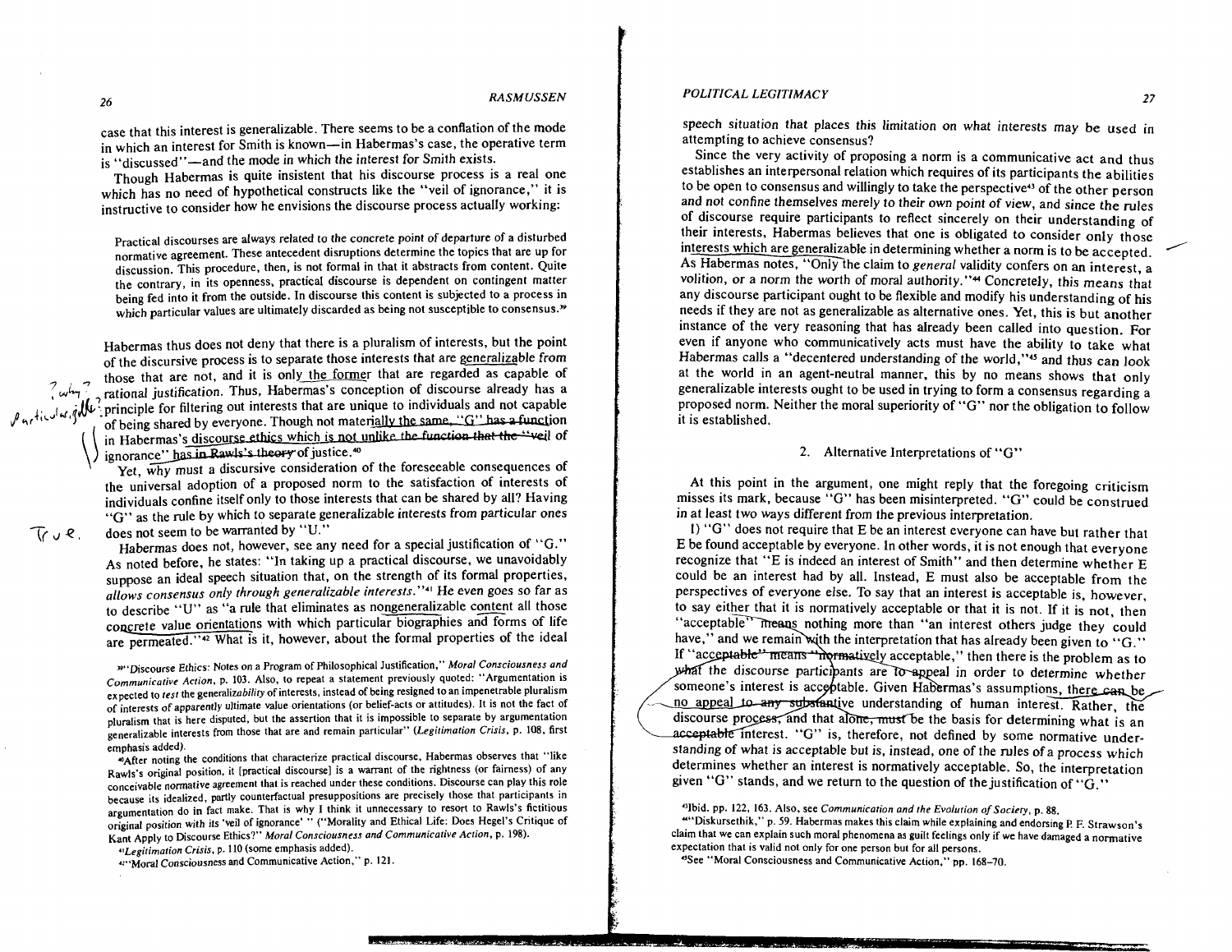28

*RASM USSEN* 

**2)** Yet, might it not be that we see a need for a justification of "G" because we have interpreted "G" too strongly? Instead of holding that "G" requires that only interests which could be shared by all be used in trying to form consensus regarding a proposed norm, one should understand *"G"* as merely requiring that we assume the perspectives of other affected parties. It is not necessary personally to subscribe or adhere to the interests of others or even to try to find out what it feels like to have those interests. All that is necessary is that one come to understand what the interests of others mean for them. This procedure is similar to what George H. Mead called "ideal role taking" where, in Habermas' words, "any morally judging subject put[s] itself in the position of all who would be affected if a problematic plan of action were carried out or if a controversial norm were to take effect."<sup>46</sup> According to Habermas, "practical discourse can be viewed as a communicative process *simulraneousiy* exhorting *all* participants to ideal role taking. Thus, practical discourse transforms what Mead viewed as *individual, privately enacted* role taking into a *public* affair, practiced intersubjectively by all involved." $47$ 

According to this weaker interpretation of "G," one assumes or tentatively adopts the interests of others so as to achieve ideal communication-where everybody knows the interests and evaluations of everybody-and this shared knowledge is used to provide the context in which consensus regarding proposed norms is sought. Yet, on this interpretation of "G," there is nothing to prevent one from treating his interests and evaluations as of more importance to him than those of others. "G" thus does not provide any basis for resolution of normative dispute, and, given that discourse begins when there is a disruption of normative agreement, it is difficult to see how, on this interpretation of "G," there could ever be any proposed norm that a discourse ethics using **"U"** would not reject. But there could be more to this weaker interpretation of "G"; Habermas states:

Repairing a disrupted consensus can mean one of two things: restoring intersubjective recognition of a validity claim after it has become controversial or assuring intersubjective recognition for a new validity claim that is a substitute for the old one. Agreement of this kind expresses a *common* will. If moral argumentation is to produce this kind of agreement, however, it is not enough for each individual to reflect in this way and then to register his vote. What is needed is a "real" process of argumentation in which the individuals concerned cooperate.<sup>48</sup>

For Habermas, a "real" process of argumentation goes beyond every discourse participant merely coming to understand the value perspectives of every other and then still consenting only to those norms which best promote his needs or interests. This process of argumentation requires that the discourse participants not give greater weight or importance to their own interests or needs than to anyone else's interests or needs when it comes to consenting to a proposed norm, e.g., the "DP." Thus, even if "G" does not require discourse participants to forsake their personal interests or needs for generalizable ones, this weaker interpretation of "G" still requires every discourse participant to adopt a disinter-

**W'Morality and Ethical Life: Does Hegel's Critique of Kant Apply to Discourse Ethics?" p. 198. nlbid. a'6Discourse Ethics." p. 67.** 

## *POLITICAL LEGITIMACY 29*

ested or impartial perspective when it comes to determining whether to consent to a proposed norm. Yet it can and should be asked: Why should someone engaged in communicative action adopt such a perspective? Whether *"G"* be interpreted weakly or strongly, the logical gap in Habermas's argument remains.

3. The Moral Point of View versus the Personal Point of View

Despite his vast theoretical machinery, Habermas does not produce any satisfactory answer to the question: What justifies "G"? It might be, however, that "G" is, in effect, nothing other than Habermas's version of *!he moral poinr* of *view,49* and Habermas assumes that the moral point of view is implicit in communicative action. "The moral point of view cannot be found in a first principle, nor can it be located in an ultimate justification that would lie outside the domain of argumentation. . . . The sought-after moral point of view that precedes all controversies originates in a fundamental reciprocity that is built into action oriented towards reaching understanding."<sup>50</sup> This certainly seems to be the reason why Habermas does not provide any explicit justification of "G." The moral point of view provides the justification for "G."

The moral point of view is, for Habermas, the one and only view point from which moral reasoning occurs. This point of view requires one to consider the satisfaction of his needs or interests not from a personal point of view-that is to sav, from a view that gives extra weight or importance to one's needs or interests are one's own needs or interests—but from an impersonal point of view-that is to say, from a view that treats the fact that some interests or needs are *uniquely* yours as of no moral consequence. Accordingly, the moral point of satisfaction of his needs or interests not from a personal point of view—that is to say, from a view that gives extra weight or importance to one's needs or interests because they are one's own needs or interests—but from view could allow one's needs or interests to become part of *moral* deliberation only insofar as they could be shared by others or if they were given no more weight or importance than those of others. It could not allow unique interests and needs or greater weighting of them to become part of moral discourse.

There are, however, four problems with invoking the "moral point of view" as a justification for "G":

1) It is simply not true that the moral point of view, at least as described above, is the only view from which moral reasoning occurs. Moral reasoning can appeal to needs or interests, let us simply call them "values," that are agent-relative.<sup>51</sup> "A state of affairs S, is valuable relative to an agent  $A_1$  if and only if S,'s distinctive presence in [world]  $\mathbf{W}_1$  is a basis for  $\mathbf{A}_1$  ranking W<sub>1</sub> over W, even though S, may not be a basis for any other agent ranking  $W_1$  over  $W_2$ ." $\overline{\phantom{a}}$  The value of  $S<sub>1</sub>$  to me provides me, and only me, with a reason for action. Thus, neither the value of  $S<sub>1</sub>$  nor the reason it provides me is something that must be

**'?See** *The Theory of Communicative Action,* **p. 19. Also, see "Diskursethik," pp. 54. 75-77.**  <sup>80</sup>"Moral Consciousness and Communicative Action," p. 163.

**"It should be noted that to say X is an agent-relative** or **personal value is not necessarily to say that X** is merely a subjective value—that is, valuable solely because it is desired or chosen—and to say **that X is an agent-neutral or impersonal value is not necessarily to say that X is an objective valuethat is, something which is desired or chosen because it is valuable.** 

**"Eric Mack, "Moral Individualism: Agent-Relativity and Deontic Restraints,"** *Social Philosophy*  and Policy 7 (Autumn 1989), 84. Also, see Douglas B. Rasmussen, "Liberalism and Natural End Ethics," American Philosophical Quarterly 27 (1990), 153-61, for a discussion of the concept of agent-relativity in natural end ethics and the limitations this concept sets on theories of justice.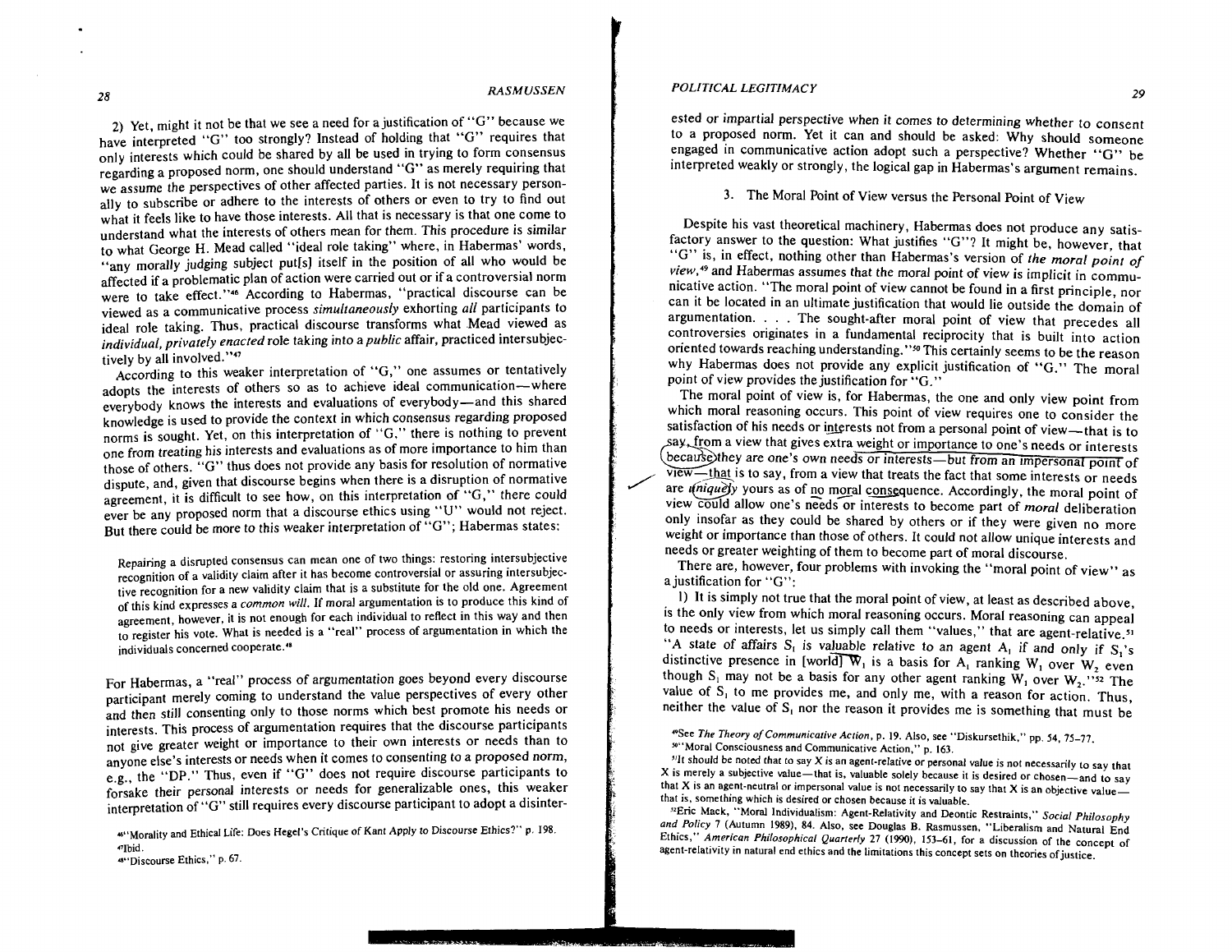shared by others.<sup>53</sup> They are not impersonal or agent-neutral. S, could, however, be the basis for the reason why I, and no one else, ought to help my brother or why it should be me, and only me, who picks out my gift for my spouse. The very moral obligation to act in certain ways toward my brother or my spouse could stem from a value which is not generalizable or impersonal. In fact, the possible examples of moral obligations that are based on agent-relative values are by no means limited: my obligation to tend to my children before those of others; my obligation to keep my promises before assisting others in keeping theirs; and, in general, my obligation to act in a manner that upholds my integrity.

**2)** Even if we appeal to a different understanding of the principle of universalizability from the one Habermas uses<sup>54</sup> and understand this principle to hold "that if a consideration of so-and-so sort is a reason for person A to act, then a consideration of the same sort is ceteris paribus also a reason for person B to act," the moral point of view is not implied. This understanding of the principle of universalizability says nothing about the character of the values or reasons for actions that are universalized. The principle of universalizability operates even in the case of agent-relative values or reasons. For example, if the production of *his*  own well-being is a reason for A to act, then the production of *his* own well-being is a reason for B to act. A cannot claim that his well-being provides him with a good reason for acting without acknowledging that B's well-being provides him with an equally good reason. Yet, this does not mean that A's well-being is B's well-being or that A's well-being provides B with a reason for action or vice versa. There is, then, nothing about the principle of universalizability that requires the adoption of an impersonal point of view regarding values or reasons for acting.

3) The moral point of view is, in fact, not even compatible with the moral reasoning of real persons in real situations. One cannot even recognize his own life as his and his own reasoning as his very own if in order to play the moral game one must forego all special attachments to ends that are uniquely one's own. Personal projects with the partial attachments they entail are an important way of understanding what it is to be a person. As Loren E. Lomasky writes, "when we wish to understand or describe a person, to explicate what fundamentally characterizes him as being just the particular purposive being that he is, we will focus on his projects rather than his more transitory ends."<sup>35</sup> Yet,

Project pursuit . . . is partial. To **be** committed to a long-term design, to order one's activities in light of it, to judge one's success or failure as a person by reference to its fate: these are inconceivable apart from a frankly partial attachment to one's most cherished ends. An individual's projects provide him with a *personal*—an intimately personal—standard of value to choose his actions by. His central and enduring ends provide him reasons for action that are recognized as his own in the sense that no one who is uncommitted to those specific ends will share the reasons for action that he possesses. Practical reasoning is *essentially*  differentiated among project pursuers, not merely contingently differentiated by the various causal constraints that each person faces from his unique spatiotemporal location. That end El can be advanced by B and may provide B overwhelmingly good reason to act; that C

<sup>33</sup>This is not to say that it could not be understood by others.

HHabermas does endorse this understanding of the principle of universalizability. He wants to understand it to involve more than this, however.

<sup>35</sup>Loren E. Lomasky, Persons, Rights, and the Moral Community (Oxford: Oxford Univ. Press, **1987),** p. **26.** 

#### *POLITICAL LEGITIMACY 31*

could be equally effective in advancing E, may merit vanishingly little weight in C's deliberations concerning what to do.<sup>56</sup>

Being a project pursuer and adopting the moral point of view, as described above, are incompatible, and to the extent project pursuit characterizes how real people conduct their lives, the moral point of view is not something that is relevant to their moral reasoning.

4) Despite what has been said, if the previous account of the moral point of view does in fact capture the nature of moral reasoning, then the classic question "Why be moral?" appears. It should be recognized that this question is not merely a motivation-request but rather a validation-request. It is specifically an agent-relative validation request-that is, it is asking what agent-relative value, and thus reason, is there for adopting the moral point of view. As long as the agent-relative point of view is maintained, there is nothing self-contradictory about this request or anything the advocate of the moral point of view can reply.

Further, this request can be made not merely by the moral skeptic but by a participant in communicative action, who is thus capable of taking an impersonal point of view, but who sincerely does not see why this viewpoint must be superior to the agent-relative view when it comes to determining what values are to be consulted or what weighting of them is to be used in evaluating proposed norms. Thus, Habermas's recent claim that "to know the right answer to a moral problem means that nobody has good reason to act otherwise, . . . [and] that moral judgments do possess just the degree of motivating force which the reasons possess on which they rest"<sup>37</sup> does not suffice, because it is Habermas's assumption that the moral point of view exhausts moral reasoning which is the point at issue.

In fact, if we consider what Lomasky notes about the foregoing characterization of the moral point of view-namely, that it "renders ends perfectly socialized, the completely common property of all active beings" and that "the price to be paid for this evaluational socialism is . . . the metaphysical breakdown of the person"<sup>58</sup>—then morality seems, to say the least, something one can do without. Indeed, "if all ends qua ends are impersonally determined and impinge on agents equally, then no agent is individuated as the particular purposive being with just those projects to pursue. Agents are dissociated from their ends because the ends are no longer, in any significant sense, theirs."<sup>59</sup> If destruction of personal identity is the price of morality, then it seems irrational<sup>60</sup> not to avoid morality.<sup>61</sup>

#### "Ibid., pp. **27-28.**

"Jiirgen Habermas, "Kohlberg and Neo-Aristotelianism," 1988, p. **20** of manuscript which is forthcoming in New Directions for Child Development. This statement is cited by David M. Rasmussen, Reading Habermas (Oxford: Basil Blackwell. **1990),** p. **70.** 

Versons, Righrs. and the Moral Community. p. **34.** 

"Ibid. Cf. "It is only in so far as you can identify your own motive and actual end with the common good that you reach the moral end and so get to moral happiness. As human nature is essentially social in character, moral ends must also be social in their nature." George H. Mead. "Fragments of Ethics," Mind, Self. and Society (Chicago: Univ. of Chicago Press, **1934).** p. **385.** 

"Despite Habermas's division of evaluative judgments into judgments of prudence and morality, it is by no means obvious that "irrational" should be understood here to mean merely instrumentally or strategically irrational.

61Seyla Benhabib, in Critique, Norm, and Utopia (New York: Columbia Univ. Press. **1986).** pp. **327-43,** argues that the discursive process can be expanded to include a consideration of an

30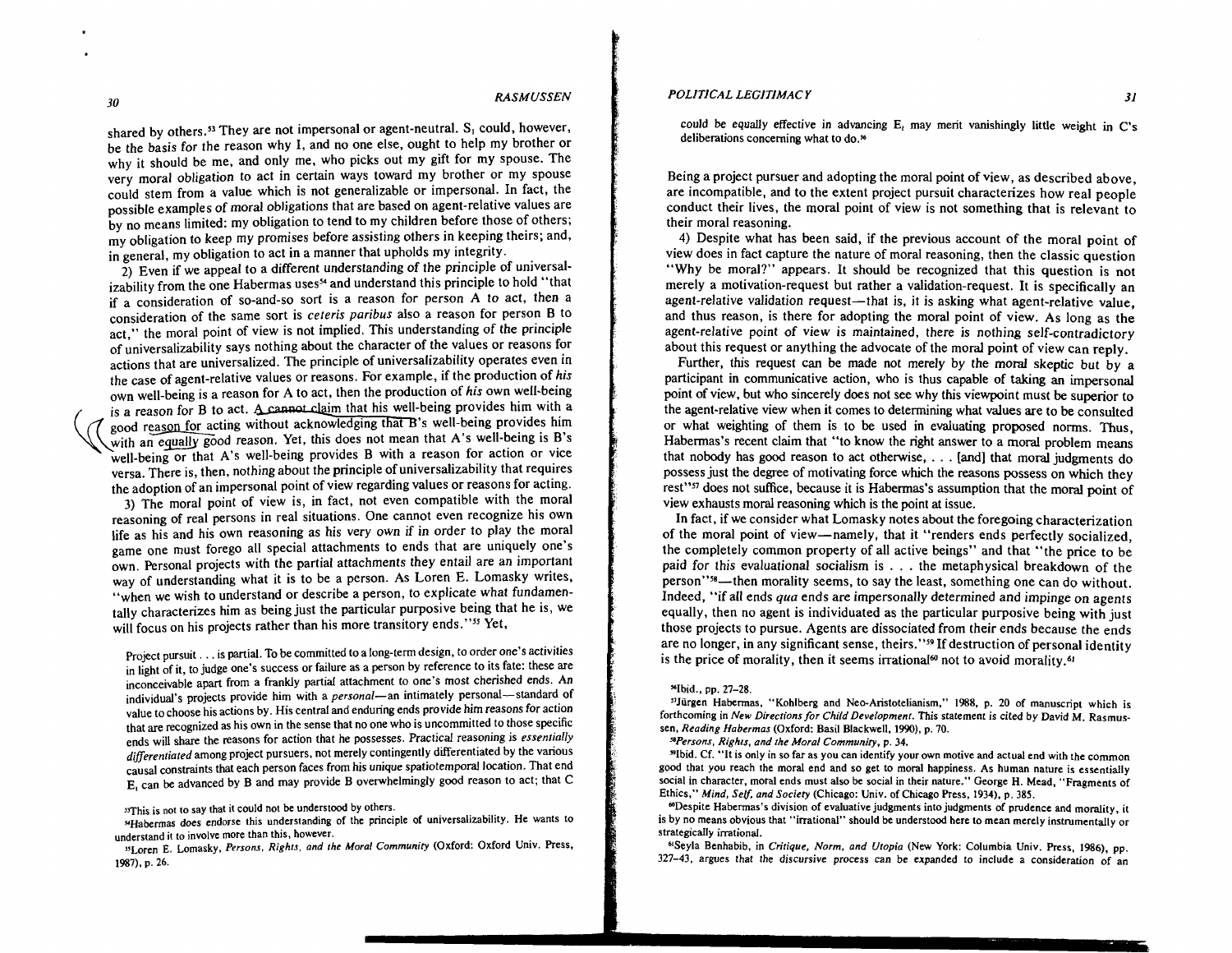#### 4. Personal Identity

One might reply, however, that the preceding objections fail to consider Habermas's views regarding personal identity. As a result, these objections make the discursive testing of a person's needs or interests appear as something alien to him. Habermas holds, on the contrary, that a person has an incentive to participate in discourse; for discursive testing of one's needs or interests is part of the process by which one establishes a sense of identity.

According to Habermas, there are three basic stages of individual identity development: "natural identity," "role identity," and "ego identity."<sup>62</sup> "Natural identity" is formed when a child can distinguish himself from his environment. "Role identity" is formed when an adolescent can distinguish himself from physical objects and understands himself as a member of a social group-family at first and then wider groups. "Ego identity" is formed when a person can distinguish himself and his obligations from particular social roles and from the norms of action they involve, and understand himself as someone who can think according to principles and overcome identities that are tied to concrete roles and particular systems of norms.

This ability is paradigmatically exercised when the growing child gives up its earlier identities, which are tied to familial roles, in favor of more and more abstract identities secured finally to institutions and traditions of the political community. To the extent that the ego generalizes this ability to overcome an old identity and to construct a new one and learns to resolve identity crises by reestablishing at a higher level the disturbed balance between itself and a changed social reality, role identity is replaced by ego identity.<sup>63</sup>

individual's unique interests and needs by having discourse participants adopt the standpoint of the "concrete other"-that is, recognize the very individuality of each other. It is hard to see, however, how this form of communicative action could ever be accomplished. It seems as difficult as trying to plan an economy centrally. Putting aside this doubt, this expanded form of discourse still faces other difficulties. According to Benhabib, solidarity, friendship, love, and care are the norms of such interaction. By knowing that one will be treated in accordance with these norms, one will feel "recognized and confirmed as a concrete individual with specific needs, talents, and capacities" (ibid., p. 341). But this still falls short of truly recognizing the individuality of the other. We do not give or receive solidarity, friendship, love, and care in the abstract but in the concrete. For each individual, the worth of the values which these norms call us to create is found only in how they meet and fit with his concrete needs or interests. The problem for this expanded discourse ethics is, then, not merely that such ethical/moral norms allow for great diversity in these values; rather, it is that these values become determinate-fully real-only in the concrete, in relation to and through the judgment and conduct of an individual human being. There is an ineliminable pluralism and individualism to the ethical/moral life, and this puts severe limitations on what can be interpersonally achieved. This is, however, to call into question the whole model of communicative action that we said we would not question, but would assume in this essay. So, it will have to suffice to note that this pluralism underscores the importance of *phronisis,* and the importance of the individual determining for himself how to achieve, maintain, and coherently integrate his values. See Douglas J. Den Uyl. *The Virfue of Prudence* (New York: Peter Lang, 1991), especially chapters 7 and 8; and "Teleology and Agent-Centredness," *The Monist* 75 (January 1992).

62See "Moral Development and Ego Identity" and "Historical Materialism and the Development of Normative Structures," in *Communicafion and fhe Evolufion of Sociely.* 

b'Ibid., p. 110.

#### *POLITICAL LEGITIMACY* **33**

The notion of "ego-identity" primarily refers to the ability to integrate an old identity into a new identity; for what is currently the new identity may later be old. "Ego identity proves itself in the ability of the adult to construct new identities in conflict situations and to bring these into harmony with older superseded identities so as to organize himself and his interactions-under guidance of general principles and modes of procedure-into a unique life history."<sup>"</sup> Thus, it is not the specific content of a person's self-concept that is crucial to "ego-identity."

Further, a person's understanding of who he is, for Habermas, is necessarily related to how others recognize him. "No one can construct an identity independently of the identifications that others make of him. . . . [IJn communicative action the participants must reciprocally suppose that the distinguishing-oneselffrom-others is recognized by those others. Thus, the basis for the assertion of one's own identity is not really self-identification, but intersubjectively recognized self-identification."65

When faced with changing social and cultural traditions and the problems this creates for one's self-concept, that is, when one's social environment undergoes a change which causes the intersubjective identification of one's identity to conflict with one's own, there is a disequilibrium which requires the exercise of one's "ego-identity." In this situation, a person develops a flexible and reflective attitude toward his need interpretations and an awareness of how future fulfillment of his needs might be frustrated by the new environment. As part of the process by which the integration and construction of a new self-concept takes place, a willingness to test discursively and even to revise one's need interpretations develops. Discursive testing of one's need interpretations is thus part of the very process by which one constructs a new identity and is not alien to the person. Rather, it is the very process by which a person tries to meet the concrete difficulties that the new situation presents.

Assuming that this account of how one forms a sense of personal identity is true and assuming that a person does indeed have an incentive to test discursively his need interpretations in order to construct a self-concept during times of social and cultural turmoil, can one thereby establish the claim that the only needs or interests that ought to be used in assessing aproposed norm are those that can be shared by all or that their evaluation should be treated in an impersonal or agentneutral manner? Has "G" been established? The answer is clearly, "No." Further, even if it is the case that many of the unique interests or needs which one holds dear turn out not to be crucial to the understanding of who one is, and even if a person must, through the many twists and turns of his life, abandon certain central understandings of himself for new ones, it does not follow that discursive assessment ought to eschew consideration of needs or interests unique to a person or to refrain from giving them extra weight. Nor does *"G"* follow from Habermas's account of "ego-identity"; for as we have seen, the ability to take a universal perspective is consistent with values and reasons being agentrelative and does not require one to adopt an impersonal point of view.

One might, however, still object that the central point of Habermas's account

'Ibid.. pp. 90-91. "Ibid., p. 107.

المعادات فعاملتهم ويقول والرابين المرابي